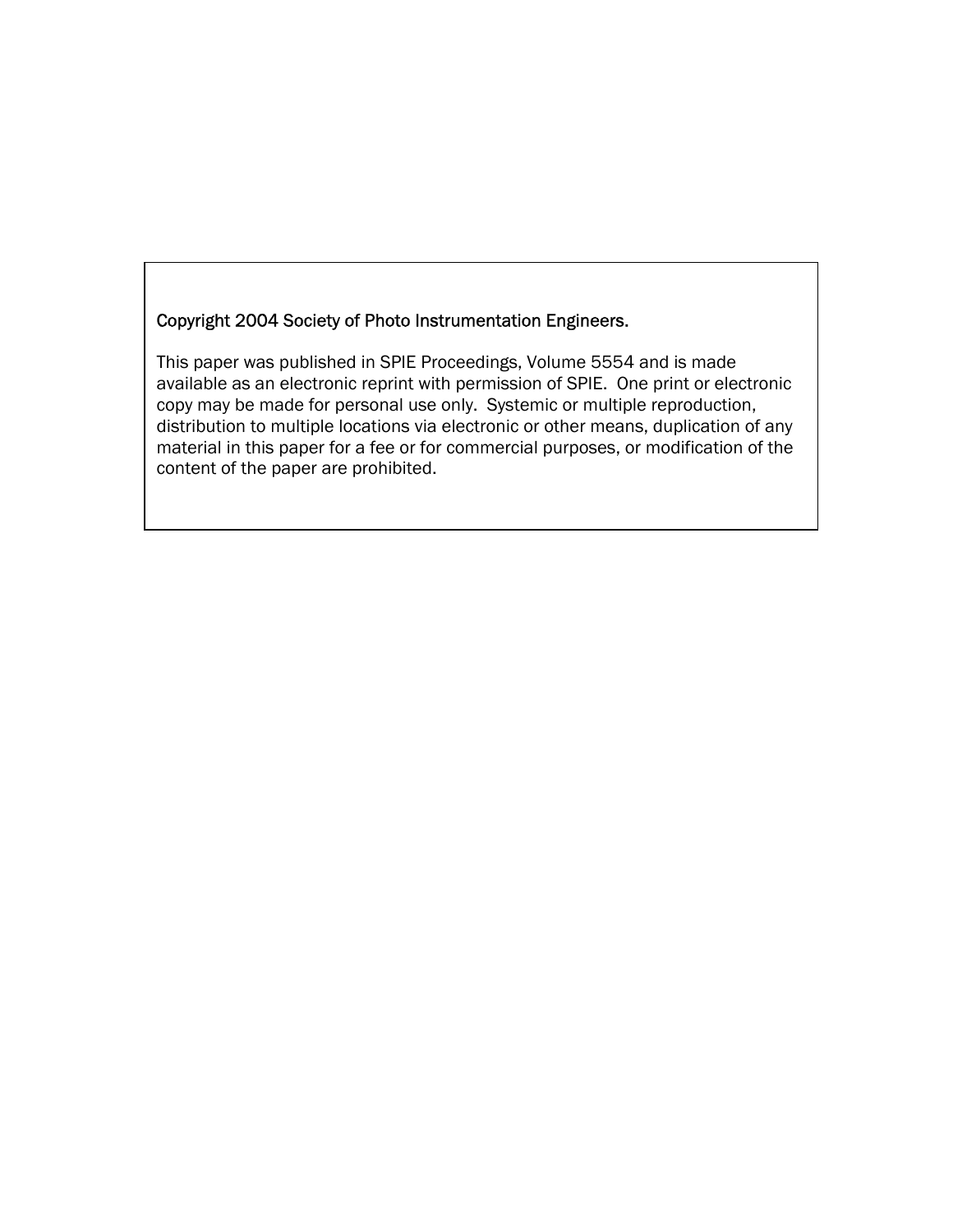# **Nematic liquid crystal spatial light modulator's response to total-dose irradiation**

### **Stephen DeWalt, Kyle Miller, Ball Aerospace & Technologies Corp. Jay Stockley, Boulder Nonlinear Systems, Inc.**

# **Abstract**

Liquid crystal spatial light modulators are emerging as a potential replacement to traditional optical beam steering methods. The performance of these devices for optical communication systems in the radiation environment for geostationary orbits (GEO) are of interest for applications in the next generation of satellites. As an initial investigation to the study presented, several liquid crystals were irradiated to total dose levels consistent with expected GEO environments. Parameters of retardation, contrast ratio and primary power current were monitored at incremental stages during the test and are presented.

# **1. Introduction**

This work was performed under the U.S. Air Force Research Laboratory/VSSV, SBIR Phase 1 contract F29601-03- M-0114. The results of total ionizing dose measurements on samples of Boulder Nonlinear Systems' (BNS) Liquid Crystal (LC) devices and an LC integrated onto a complementary metal-oxide semiconductor (CMOS) circuit chip to form a spatial light modulator (SLM) or optical phased array (OPA) are detailed. The tests were designed to evaluate critical SLM performance parameters. The primary goal of the testing is to determine the ability of an SLM to continue to function as a phase modulator after exposure to total ionizing doses typical of communication satellite systems.

Testing was performed in two parts. Part One consisted of the LC devices and Part Two consisted of a liquid crystal on silicon (LCoS) spatial light modulator. This two part testing was designed to distinguish the degradation between the LC and the SLM backplane.

For Part One testing, two device performance parameters were measured, retardation and contrast ratio. Neither parameter showed any significant degradation under the testing conditions up to a total ionizing dose of 200k rad(Si) to within measurement error. A total of twenty devices were used in Part One, of which sixteen were characterized and irradiated with the remaining four devices used as experimental controls. Of the twenty devices, ten were intrinsically optimized for a wavelength of light at 1.55 µm and ten devices for 2.0 µm wavelength. Both wavelength devices were irradiated first under unbiased and then biased conditions.

For Part Two testing, two SLM devices were tested. The performance parameters measured were input CMOS current and phase modulation depth. The first device, serial number BS145, was dosed up to 10k rad(Si) under biased conditions. Since no effects were seen, a second SLM was prepared and tested. The second SLM device, serial number BS223, gapped for optimum modulation at 1.55 µm wavelength light, was characterized, irradiated to a total ionizing dose of 208k rad(Si) and allowed to anneal, all under biased conditions. Unless otherwise stated all SLM results discussed below are for this second device.

Testing took place at the MRC-LL facility in Colorado Springs, CO. Testing generally conformed to MIL-STD-883, Method 1019.6

# **2. Part One Test Articles**

The Part One devices were constructed of a standard liquid crystal material manufactured by EM Industries and used in the commercially available Spatial Light Modulators from BNS. The LC material is purchased as a commercial item without specific lot controls by BNS. The commercially available nematic LC material contained in all devices tested was BL087. The specifications of the material are included in Appendix B. This LC material was sandwiched between two optical flats to construct twenty test cells. The cells were built using spacers of two different thicknesses, which resulted in devices that act as phase modulators for optical wavelengths of 1.55 microns and 2 microns.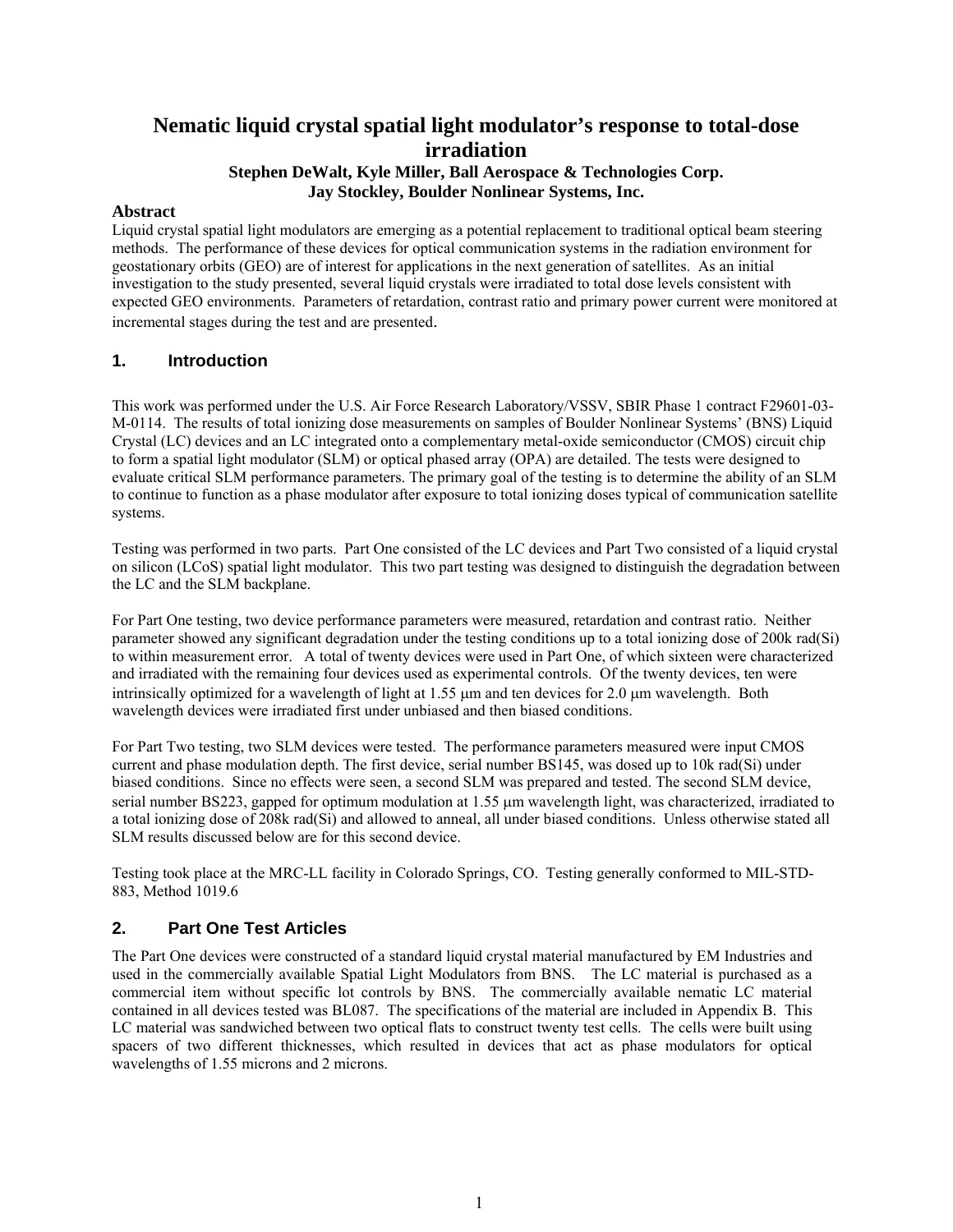### **2.1 Test Article Description**

The LC cells used in these tests consist of two fused silica flat glass substrates each having a transparent coating of Indium Tin Oxide (ITO) on one side and a broad band (0.8  $\mu$ m -  $\sim$ 2  $\mu$ m) MgF<sub>2</sub> coating on the opposite side, see Figure 2-1. A polyimide alignment layer is spun onto the ITO side of the substrates, baked and buffed with felt. The glass substrates are gapped using spherical glass spacers in ultra violet cured epoxy around the periphery. Once the cell thickness is fixed by curing the epoxy, the devices are filled with liquid crystal material using capillary action. Two different sets of spacers were used: 4.1  $\mu$ m and 4.9  $\mu$ m. These spacer gaps were chosen to represent phase modulators for 1.55  $\mu$ m and 2  $\mu$ m wavelengths, respectively. The overall dimensions of the LC cell test units are  $\sim$ 12 mm x 9 mm x 4 mm.



**Figure 2-1.** *Shown is the construction of the LC unit cell along with a photo of an LC device.* 

The LC material mixture used in the test units is commercially available BL087 from EM Industries. Bias wires are soldered onto all the test units using indium wire then, for tension relief, two-part ultra-violet curing epoxy is used to secure the wires to the LC cell.

### **2.2 Operational Parameters**

The two measurements performed on the LC cells were retardation and contrast ratio. While the end application (beam steering) requires phase-only modulation, the phase modulation depth can be determined from retardation.

Since the optic axis of the unbiased, or un-switched LC lies perpendicular to the surface of incident broadband light, see Figure 2-2, light is evenly split between the ordinary and extraordinary eigenmodes. As light falls on the surface at normal incidence both ordinary and extraordinary rays will propagate in the same direction, but with different velocities. The phase change produced by propagation will then be different for the two rays. The phase change or retardation can be expressed as

$$
\Gamma = \frac{2\pi}{\lambda} (n_e - n_o) d
$$

Where,  $n_e$  and  $n_o$  are the extraordinary and ordinary indices, respectfully, d

is the thickness.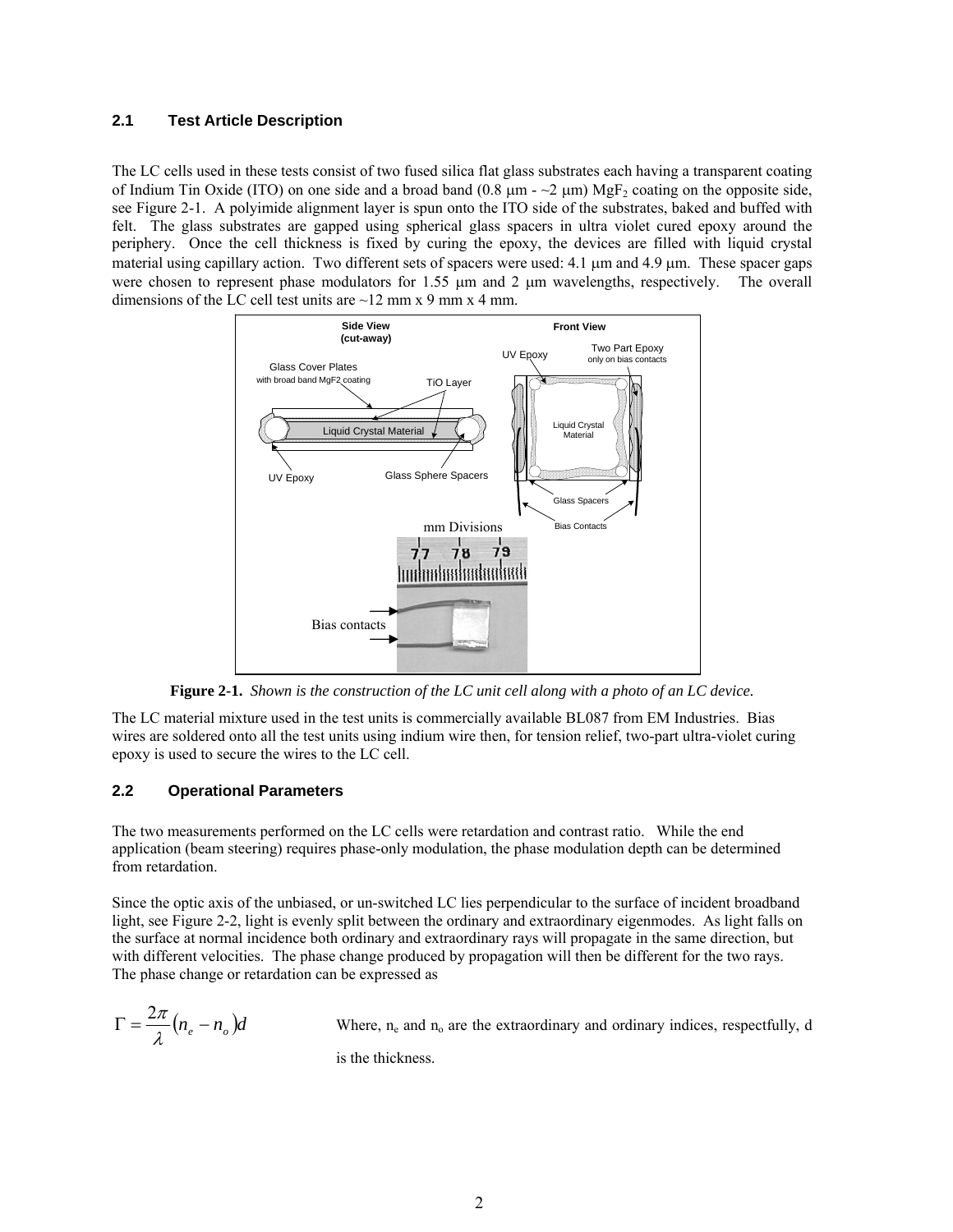

**Figure 2-2.** *The LC cell is shown as positioned both pre and post irradiation. The analyzer was oriented for minimum throughput transmission.* 

Given the optical set-up shown in Figure 2-2, the intensity of transmittance of the system can be expressed as

$$
T = \sin^2\left(\frac{\Gamma}{2}\right)
$$
 (for crossed polarizers) or 
$$
T = \cos^2\left(\frac{\Gamma}{2}\right)
$$
 (for parallel polarizers)

Where, Γ is the optical retardation of the liquid crystal cell as given in the previous equation. Then by measuring the transmission through an analyzing polarizer and matching it with the appropriate sin<sup>2</sup> (cos<sup>2</sup>) dependence, the optical thickness or phase modulation depth can be determined. The contrast ratio is the ratio of the maximum throughput and the minimum throughput of the retarder. These measurements were made with an optical spectrum analyzer (OSA).

### **2.2.1 LC Cell Bias Conditions**

The LC cells were tested both in unbiased and biased conditions. Biasing consisted of applying a 2 kHz, 5V pkpk, bipolar square wave during irradiation. Biasing was removed during measurements as shown in Figure 2-2.

In keeping with MIL-STD-883, Method 1019.6, the measurements in the unbiased condition did not take more than an hour from unbiased condition of the LC to reapplying the bias.

# **2.3 Instrumentation**

A block diagram of the instrumentation used for the retardation and contrast measurements is shown in Figure **2-3**. For these tests an optical bench was engineered which consisted of a filtered arc lamp and two linear polarizers, oriented at 45<sup>°</sup> and parallel with respect to each other. The LC cell was placed in between the polarizers in an unbiased condition. Optical power was measured using an Ando optical spectrum analyzer (OSA), where the throughput parameters of amplitude versus wavelength were measured. All measurements were done outside of the irradiation cell and within minutes of post irradiation exposure.



**Figure 2-3***. Simplified top down view of the configuration of test equipment used to take data prior and post irradiation is shown.* 

# **3. Part One Test Results**

### **3.1 Test Description**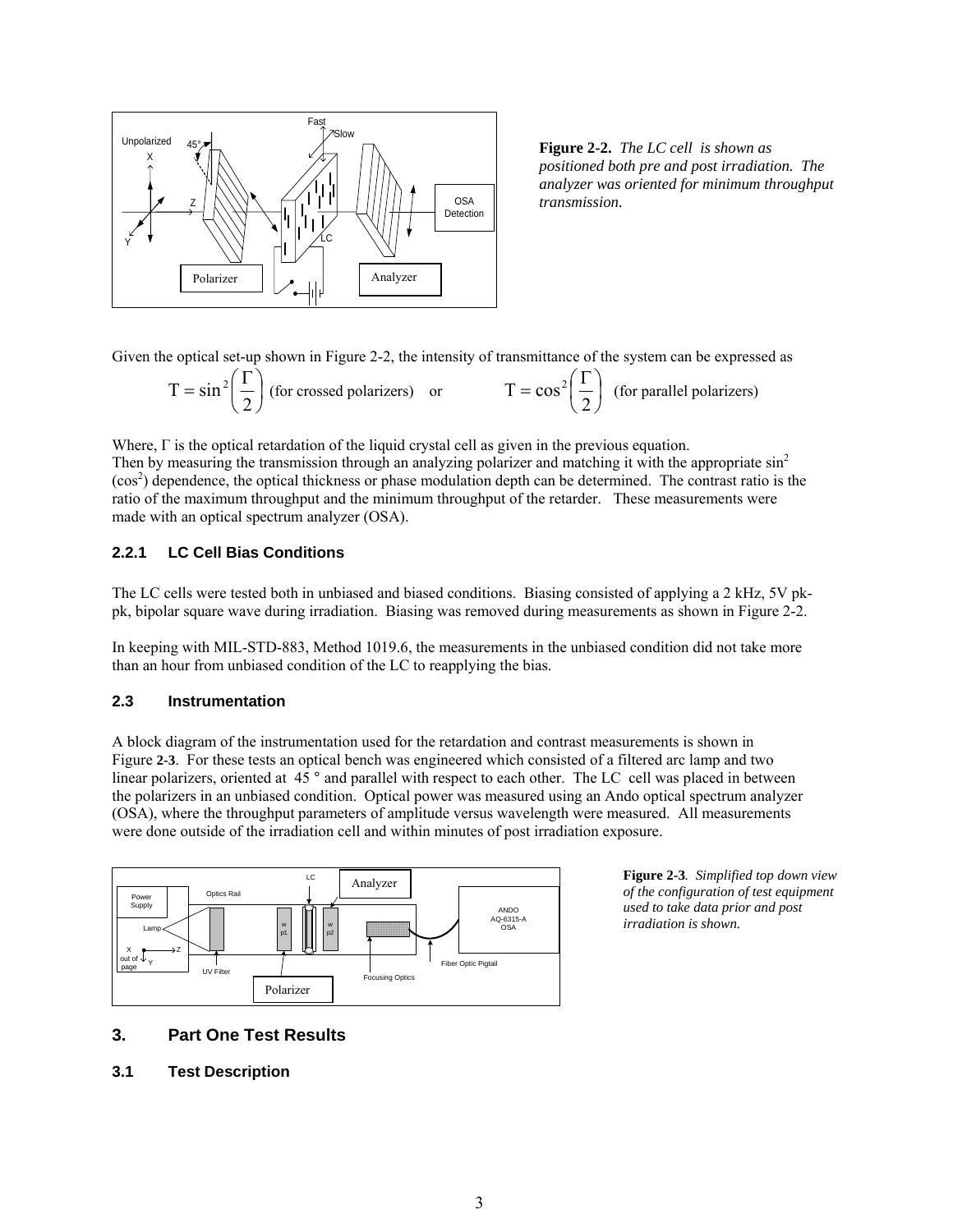The testing consisted of response analysis of twenty LC cells, ten of which were constructed with a 4.1 µm spacer for a design wavelength of 1.55 um and the other ten constructed with a 4.9 um spacer for a design wavelength of 2 µm. The test consisted of both thicknesses of LC cells being irradiated in the biased and unbiased condition as shown in Figure 3-1.

The parameters of interest were the null polarization of each LC cell. The null polarization was obtained by measuring the throughput by rotating one of the linear polarizers until a minimum in signal was seen at the OSA.

The LC cells were irradiated in positions determined by dosimetry to give the best uniform irradiation across the four devices. A typical configuration is shown in **Error! Reference source not found.**, where the four LC cells are positioned close to the  ${}^{60}Co$  source to achieve a high irradiation dose rate.



**Figure 3-1.** *Part One test structure of device irradiation is shown. Both types of LC devices were tested in the unbiased and biased condition.*

Specific details on each irradiation are provided in Table 3-1.

The methodology was to fully characterize each LC cell both prior to and after irradiation. This baseline characterization is shown in Test Stage 1 of the unbiased condition and Test Stage 9 of the biased condition of Table 3-1.

| <b>Test</b><br><b>Stage</b> | <b>Biased</b><br>Condition* | <b>Total Accumulated</b><br>Dose (k rad(Si)) |
|-----------------------------|-----------------------------|----------------------------------------------|
|                             | Unbiased                    |                                              |
|                             | $\epsilon$                  |                                              |
|                             | $\epsilon$                  |                                              |
|                             | $\epsilon$                  | 20                                           |
|                             | $\epsilon$                  | 50                                           |
|                             | $\epsilon$                  | 100                                          |
|                             | $\epsilon$                  | 150                                          |
|                             | $\epsilon$                  | 200                                          |

**Table 3-1.** *Part One Test Matrices Methodology for both 1.55* µ*m & 2* <sup>µ</sup>*m.*

| <b>Test</b>  | <b>Biased</b> | <b>Total Accumulated</b>   |
|--------------|---------------|----------------------------|
| <b>Stage</b> | Condition*    | Dose $(k \text{ rad}(Si))$ |
|              | Unbiased      |                            |
|              | <b>Biased</b> | $\overline{0}$             |
|              | <b>Biased</b> | 50                         |
|              | <b>Biased</b> | 100                        |
|              | <b>Biased</b> | 200                        |

\* Biased condition refers to the state during irradiation. All measurements performed with test equipment in Figure **2-3** were done in unbiased state.

Once knowledge was gained in the LC performance of Test Stages 1 through 8, the biased condition tests were accelerated in total dose deposition as indicated in Test Stages 9 through 13.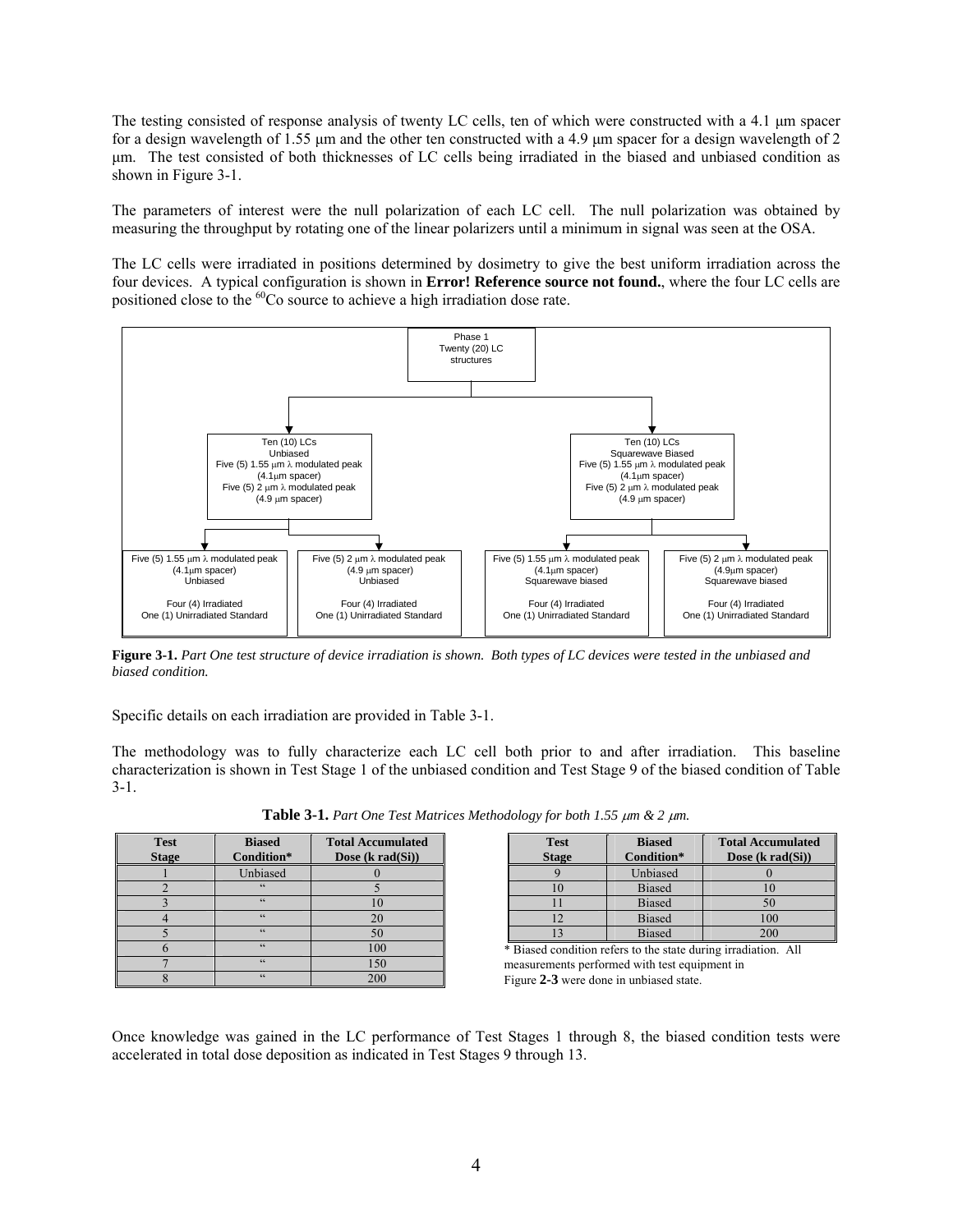### **3.2 LC Response Prior and Post Irradiation**

The LC pre and post irradiation response was monitored in the set-up shown in

Figure **2-3** by fixing the polarizers, at 45° with respect to the LC cell and parallel with respect to each other. The LC cell is placed in the same orientation in the test set-up between each test stage in the unbiased condition. Once the LC cell is positioned the OSA is used to obtain the intensity throughput from the test set-up. All devices showed similar results to within experimental error of 1° rotation of the rotation mount.

It was seen that the unbiased LC cells of Test Stage 1 through 8 of Table 3-1 did not show degradation in the form of reduced transmission, or a decrease in contrast ratio. This was evident from the comparison of the scanned plots from the OSA to the baseline of pre irradiation for either device of 1.55 or 2 µm configuration. Since the unbiased LC cells did not show degradation the biased Test Stage increments of total dose were increased.

Data plots from the OSA are shown for a typical LC device in Figure 3-2. In Figure 3-2 both Test Stages 9 and 10 are shown from Table 3-1 for a 1.55 µm device. It is seen from the first irradiation of Figure 3-2 (middle sinusoidal graph) the peak of the transmission has moved slightly to longer wavelengths, when compared to the baseline plot, of the same figure (left sinusoidal graph). This slight shift is within measurement error. It is further seen in subsequent irradiations and plots that the peak did not move from this position with respect to increased total dose as is seen in the right sinusoidal graph of Figure 3-2. The LC devices in either the  $1.55$  or 2  $\mu$ m configuration did not show signs of radiation induced damage.



**Figure 3-2.** *Plots from the OSA show Test Stage 9, the Baseline (left) and the final 200k rad (right) plots from the OSA of a typical biased LC device from Table 3-1.* 

Post irradiation did show degradation in the UV epoxy used to hold the bias wires against the glass cover plates, see Figure 2-1. This degradation was in the form of the UV polymer epoxy darkening, which started at a total dose of 10k rad and continued to gradually darken until saturation at 150k rad total dose. The epoxy is a u.v. curable mixture, made by Epotek, OG-142. However, the epoxy is not in the field of view of the LC material and hence had no effect on the optical operation of the devices. No further consideration was given to the darkened epoxy.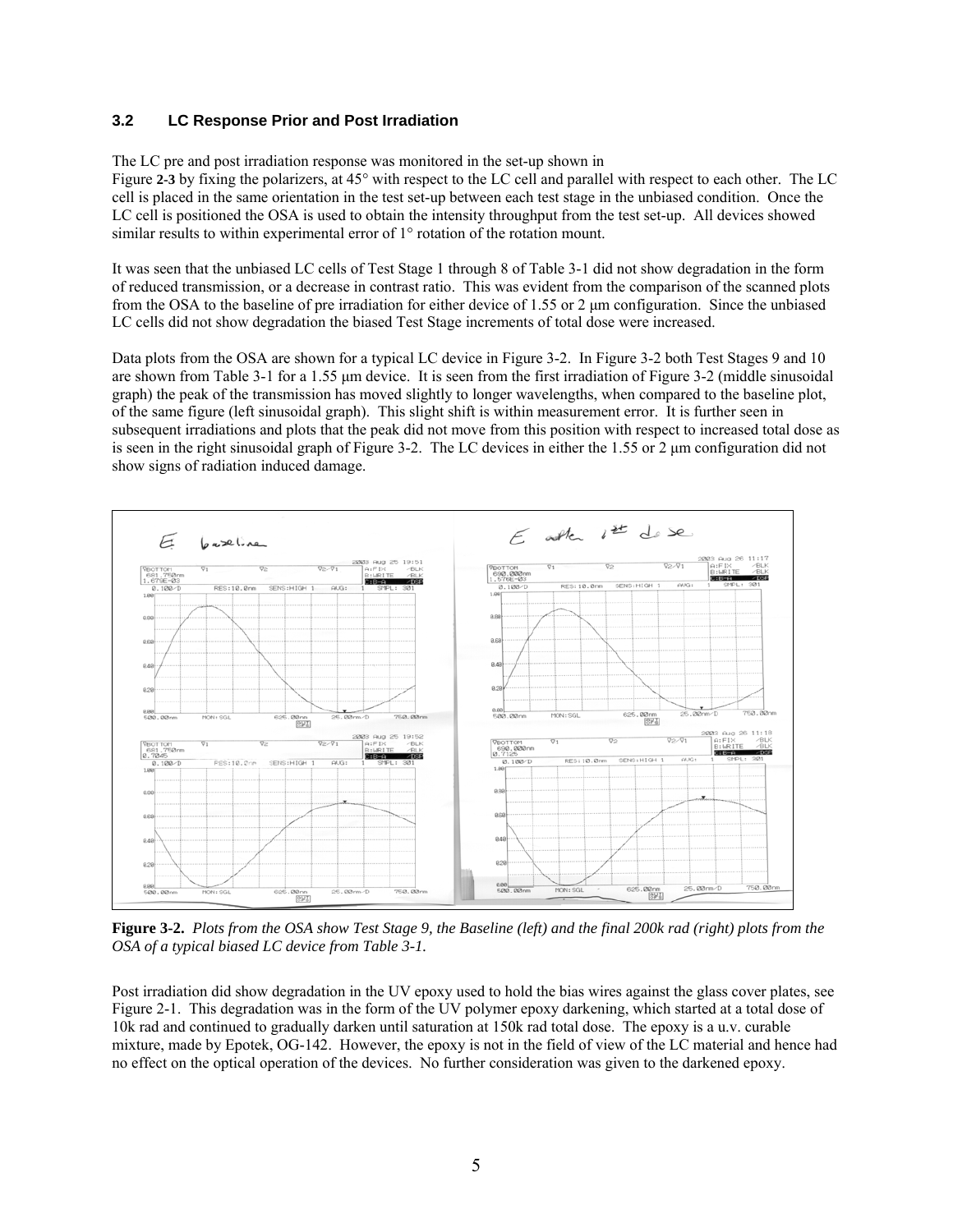# **4. Part Two Test Article**

Two 1x4096 SLMs were tested. The first one was tested up to a dose of 10k rad(Si) without any noticeable effects. A second device was tested up to 208k rad(Si) and the data presented below refers to this second SLM. A 1x4096 spatial light modulator is a liquid crystal cell fabricated from two dissimilar substrates one is a CMOS backplane onto which a dielectric coating has been deposited and the other substrate is ITO coated fused silica. This particular test device was gapped for a 1.55 micron wavelength. The LC cell is consistent with that described in Figure 2-1, with a few differences as shown in Figure 4-1. Most notably a cell is formed using a CMOS backplane and instead of light transmission through the SLM, light is reflected back via a mirrored interface.

# **4.1 Test Article Description**

The CMOS backplane was made exclusively for BNS by American Microsystems Incorporated (AMI) using a 0.5 µm process. The 4096 electrodes at 1 micron thick, 7 mm long, and the pitch is 1.8 microns center to center. The SLM chip is mounted in a ceramic pin grid array (PGA). This PGA package connects to a signal conditioning board, or operational amplifier (op-amp) board via a flex circuit cable. Data of images and clocks are loaded through a computer based signal board that relays these signals through the op-amp board.

The CMOS array receives three timing signals of which a single 10M Hz square-wave timing channel clocks the transistor array. The other two timing channels consist of a 'Token Pulse' and a 'Cover Glass' clock. The Token Pulse is simply an indication to the SLM that a new image frame is being downloaded. The Token Pulse is a 100 ns wide pulse, which corresponds to the time it takes to download an image frame onto the SLM every 25.6 µs. The Cover Glass clock is a 1.5k Hz square wave clock that is normally (Type A operation - to be discussed below) operated 180 degrees out of phase with the data lines. This effectively doubles the electric field experienced by the LC and also keeps the liquid crystal DC balanced. In addition, to the three timing clocks the array has 16 data channels used to input analog image data and the primary analog bias of 5V to the array. All channels to the SLM CMOS array are inputs. All inputs to the array pass through an operation amplifier (op-amp) board to amplify the signals and provide impedance matching to a level acceptable to the SLM.



**Figure 4-1.** *Generic Reflective SLM is shown with the CMOS backplane. The liquid crystal is bounded by a fused silica optical flat, coated with a conductive ITO material, and the CMOS back plane. Side View and Plane View show the BNS SLM layout in detail.* 

# **4.2 Operational Parameters**

In Part One it was noted that the LC did not show degradation within experimental limits of the measurement.

Hence, the assumption going into Part Two testing was that if irradiation degradation occurs within the SLM, it will most likely occur within the CMOS backplane of the SLM.

Due to the Compton effect, ionizing (high energy gamma) radiation will produce electron-hole pairs in oxides in the CMOS backplane of the SLM. Electron-hole pair production is the predominate total dose effect in CMOS. Of these electron-hole pairs a fraction will become trapped in the oxide and a fraction cause the release of hydrogen which will induce interface electron-hole traps at the Si/SiO2 interface. In addition to oxide-trapped charge and buildup in gate oxides of interface trapped charge, ionizing radiation induced charge will also buildup in field oxides and silicon-on-insulator (SOI) buried oxides. Degradation of circuits to the point of circuit failure can be caused by the charge buildup in field and buried oxides.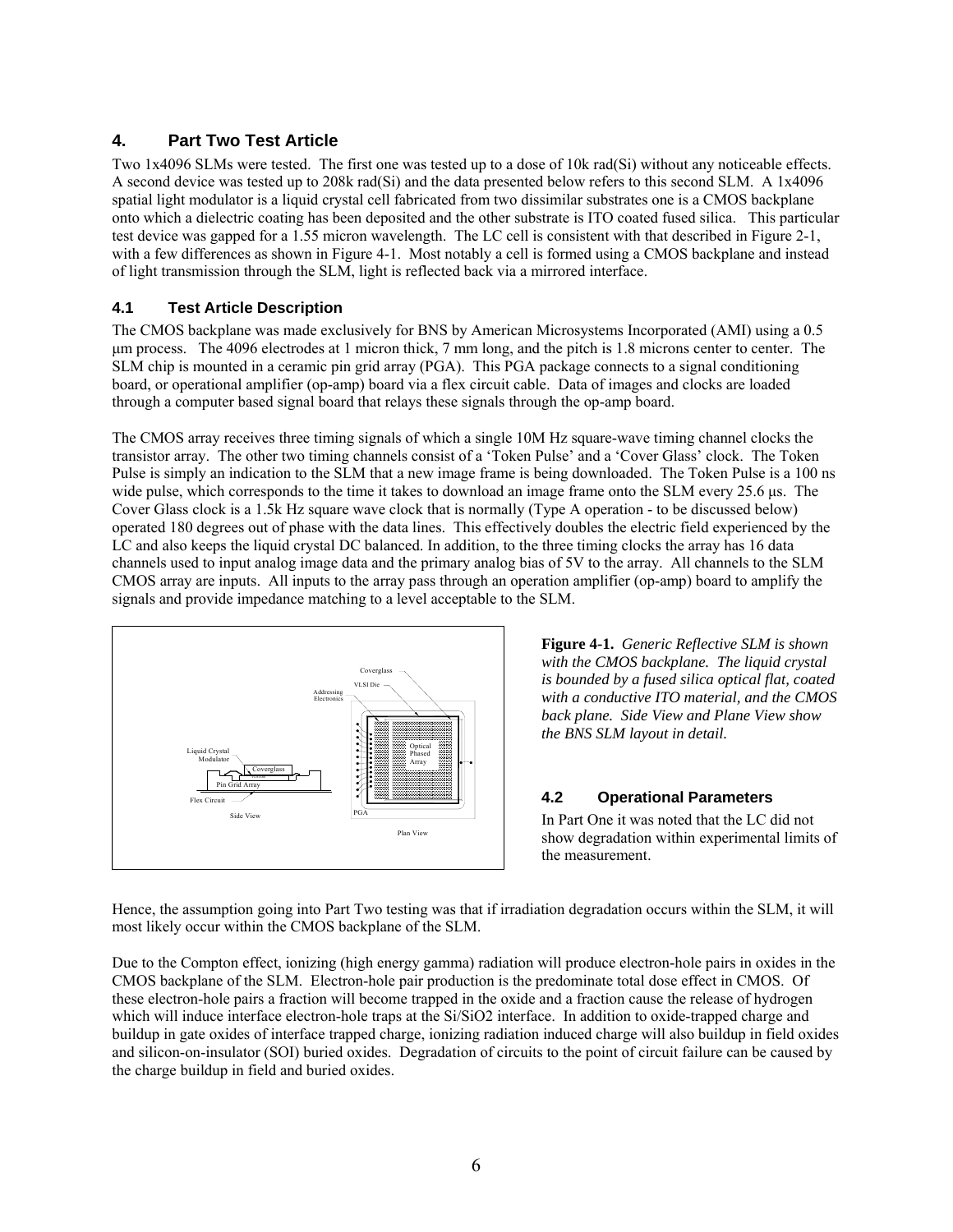As shown in Figure 4-2, when Vg goes to 0V this will cause an increase in current in the primary bias power supply. According to the literature, in ICs with very thin gate oxides the predominate radiation induced degradation is charge buildup in field oxides and buried SOI oxides.



**Figure 4-2.** *The primary cause of circuit degradation due to ionizing radiation is buildup of charge in oxide layers. Here charge buildup in the gate oxide results in leakage current in the OFF state of Vg=0V. This causes an increase in the current of the primary bias power supply.* 

Two parameters were measured during the testing of the SLM, which were CMOS current and qualitative modulation depth. The relation of retardation and modulation depth were discussed in Section 2.2 above. The primary CMOS current was measured at the op-amp board, which supplies all clocks, data channels and bias signals to the SLM. The CMOS biasing voltage, or current draw is a direct indication of the CMOS back plane electronic operational functionality. The CMOS current was measured at a signal junction on the op-amp board.

The modulation depth is related to retardation and was monitored qualitatively by visual observation via a microscope and digital camera. The images obtained through the microscope and digital camera, show the refractive patterns and are an indication of the modulation depth of the SLM. These refractive patterns are similar to the sinusoidal plots (see Figure 3-2) obtained in Part One for the LC cells from the OSA. Images of the SLM were obtained for four different patterns. The two parameters where measured while under biased conditions during all pre and post irradiations.

# **4.2.1 Instrumentation**

Instrumentation for Part Two experiments consisted of that shown in Figure 4-3. The SLM patterns were initiated at the computer through a program and originate at an interface board with a 16 bit data port. These signals are then amplified to levels acceptable to the SLM through an operational amplifier board.



**Figure 4-3.** *A simplified schematic of the equipment set-up to monitor the SLM is shown*.

The CMOS current was monitored at the operational amplifier board through the primary transistor bias signal. An electrometer was inserted in series into the primary SLM bias signal path. In order not to disrupt the pictures taken to gauge modulation depth, the electrometer was taken out of the equipment set-up and jumpers used for continuity on the op-amp board of the primary bias signal.

# **4.2.2 Data Analysis**

The measurement of the width of the refracted light on the imaged patterns is directly proportional to the optical thickness of the LC material. Since the SLM is crossed between a polarizer within an imaging microscope the imaged patterns show a spatially varying retarder. These patterns are analogous to the transmission variation of the Part One scans obtained with the OSA. These sinusoidally varying patterns are evident in the colored bands of decreasing thickness. The colored bands seen in the images correspond to the wavelengths that are passed. Since the SLM is acting like a retarder the transmission will be proportional to  $\sin^2 \Gamma$ .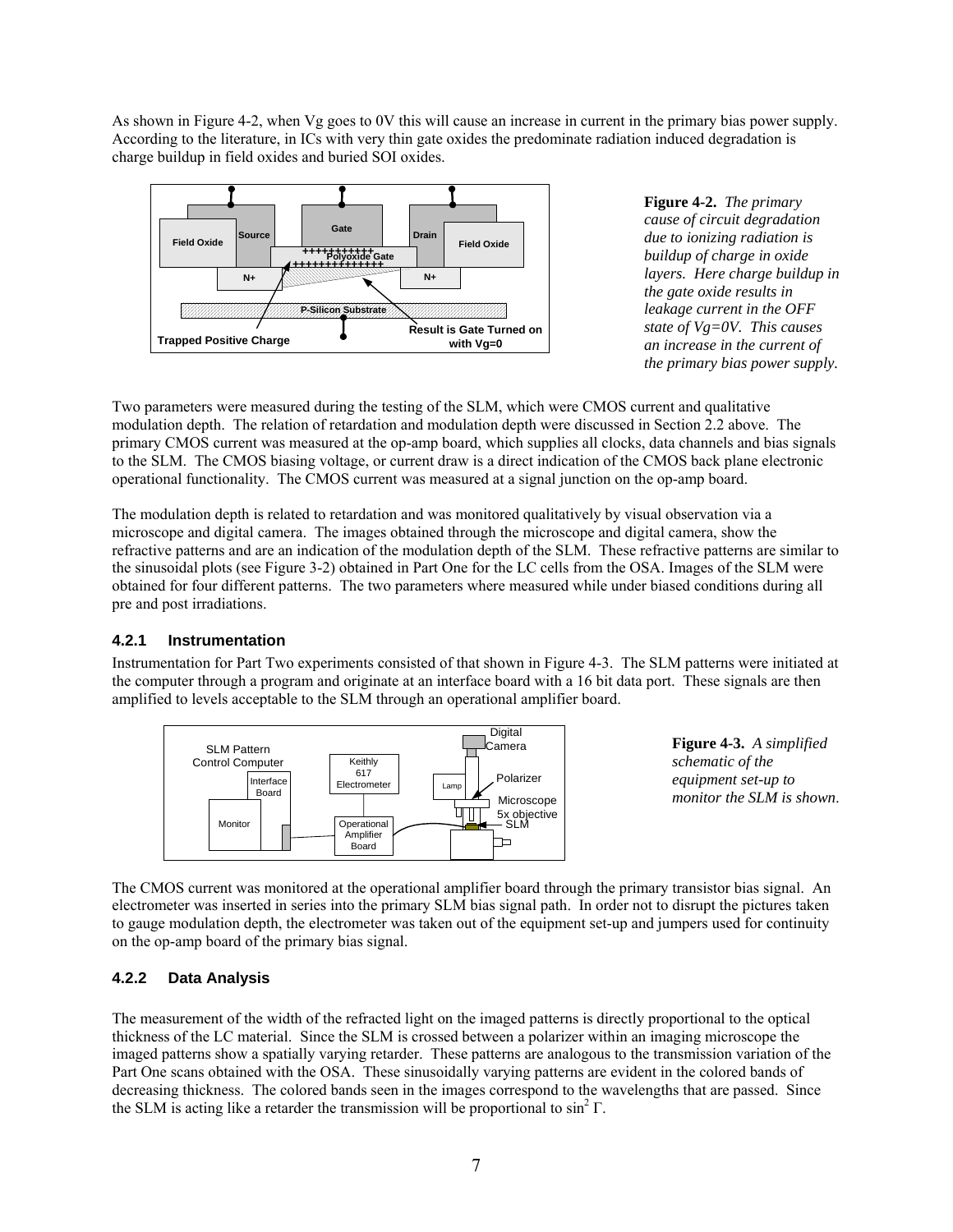The CMOS current was measured as a function of total absorbed dose and time of anneal. Increase in primary current power is a well known effect of radiation on VLSI circuits. The current increase is explained by the charge buildup in oxide layers within the CMOS structure. Hence, at the onset of the experiment, it was believed the SLM will gradually degrade until failure with increased total dose as a function of CMOS current increase.

### **4.3 Part Two Test Results**

### **4.3.1 Test Description**

As discussed above, the first SLM, serial number BS145, was irradiated to a total dose of 10 k rad(Si) without effect. Due to scheduling conflicts, further irradiation of BS145 would not have conformed to MIL STD 883. Consequently, a second irradiation test was performed on a different SLM. The second SLM, serial number BS223, was irradiated according to

Table 4-1. Irradiation occurred without delays other than the time to measure the parameters of interest. The measurements were made within one hour from the stop of irradiation and the irradiation continued within two hours from stop to the start of the next Test Stage.

Due to the limiting length of the flex circuit, which connects the SLM to the op-amp board, the SLM was placed farther away from the  ${}^{60}$ Co source than the LC cells in Part One testing. This resulted in a dose rate of 1.5 rad/sec. Hence, this would mean this testing was not a Condition A in MIL STD 883 Part 1019 of 50 to 300 rad/sec, but instead would conform to Conditions B and C of the MIL STD 883.

While being irradiated the SLM was powered with a separate op-amp board in the irradiation cell. Each time the SLM was powered on before irradiation, the image patterns loaded into the SLM were checked visually to confirm the SLM was properly functional. Then after each irradiation and prior to powering down the SLM, the same procedure was used to confirm no latch-up occurred during irradiation.

| <b>Test</b><br><b>Stage</b> | <b>Total Dose</b><br>rad(Si) | <b>Time to Total</b><br>Dose (hrs) |
|-----------------------------|------------------------------|------------------------------------|
|                             |                              | 0.0                                |
| $\overline{2}$              | 1000                         | 0.2                                |
| 3                           | 2000                         | 0.2                                |
| $\overline{4}$              | 5000                         | 0.5                                |
| 5                           | 10000                        | 0.9                                |
| 6                           | 15785                        | 1.0                                |
| 7                           | 20000                        | 0.8                                |
| 8                           | 30000                        | 1.8                                |
| 9                           | 50000                        | 3.6                                |
| 10                          | 110991                       | 11.0                               |
| 11                          | 174755                       | 11.5                               |
| 12                          | 208577                       | 6.1                                |
| Total                       | 208577                       | 37.6                               |

### **Table 4-1.** *Part Two Test Methodology.*

| <b>Test Stage</b> | <b>Post Anneal Time from Test</b><br>Stage 12 (hrs) |
|-------------------|-----------------------------------------------------|
|                   | 44                                                  |
|                   | 72.                                                 |
|                   | 100                                                 |
| 16                | 118                                                 |
|                   |                                                     |

After the end of irradiations at Test Stage 12 of Table 4-1, the SLM was held in a continuous biased state and allowed to anneal at room temperatures. Over the course of 16 days the device was observed and data recorded.

### **4.3.2** *Modulation Depth Data Photographs*

A direct indication of the functionality of the SLM, albeit qualitative, is an image of the SLM. Images of the SLM were taken in all Test Stages shown in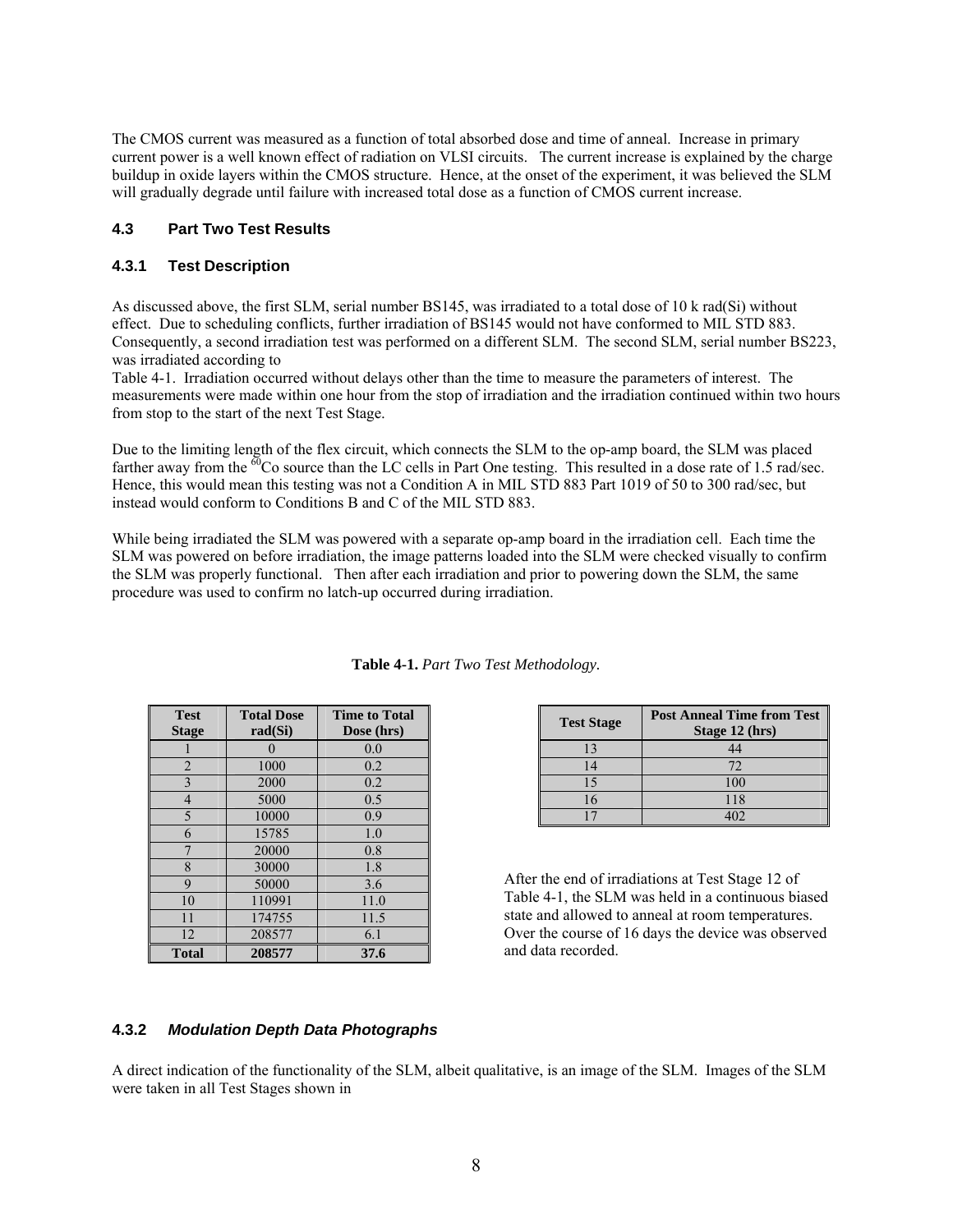Table 4-1. Images were taken for all four image patterns. The four image patterns vary the voltage across the cover glass in a saw-tooth manner. The LC material responds with respect to the varying voltage across the LC cover glass and hence the retardation is varied accordingly. This variation is seen as a repeating rainbow pattern across the LC in visible light. Visible light is being refracted through the LC material and reflected back from the mirror, which acts as a boundary layer for the LC material.

The four different patterns introduced into the SLM were to examine the different modes of the SLM. Of the four different image patterns the pattern with the most structure is referenced in this report. Table 4-2 shows a general description of the four image patterns.

Of the four image patterns, the greatest modulation depth structure and hence the most interesting is that of image pattern 3. Consequently, pattern 3 photos are referenced in this report.

| <b>Modulation</b><br><b>Pattern</b> | <b>Nomenclature of Structure</b>      |  |
|-------------------------------------|---------------------------------------|--|
|                                     | Device Half On                        |  |
|                                     | Reverse of Pattern 0                  |  |
| 2                                   | <b>Structured Modulation</b>          |  |
| 3                                   | <b>Greatest Structured Modulation</b> |  |

Shown in Figure 4-4 is a layout of the SLM as it would appear to an incoming optical wave.



**Figure 4-4.** *A close-up of the SLM is shown. Note the bonding pad. This bonding pad was used in all photos as a key feature landmark.* 

In addition to the four image patterns of Table 4-2, two variations of those images were examined. These two variations, or types correspond to the two types of clocked voltages used for the Cover Glass signal. Type A results in the SLM being operated with a variable amplitude AC signal.

Type A operation is normal or typical operation.Type B resulted in the SLM being operated in a DC biased mode Type B is not a typical operation mode for an SLM. The differences are easily visually noticed in the photo images themselves in that Type A operation is seen with more vivid colors hence better efficiency in modulation depth and Type B with dulled colors or less efficiency in modulation depth.

The differences in Type A and Type B operation are in the Cover Glass clock signal, which is terminated on the fused silica cover glass. The Cover Glass clock supplies the bias voltage via the ITO electrode on the LC cover glass. When the voltage applied to a given pixel within the CMOS is greater, or less than the Cover Glass voltage, the pixel is said to be in a driven state. When the voltage applied to a given pixel within the CMOS matches the voltage on the Cover Glass the LC at that pixel is in an 'off' state, which is un-switched, or is said to be un-driven. In this un-driven state, the LC returns to a relaxed state. This type of switching describes Type A operation. However, Type B operation is in a quasi-on state, in that the liquid crystal in the SLM is biased and operating around a partially switched state.

A marked contrast is seen in Type A and Type B operation in Figure 4-5, where both Cover Glass clocked voltages as fed into the SLM are shown. It is apparent that Type B operation is extremely long in time base cycle compared to that of Type A operation. Thus for Type B operation, the Cover Glass signal can not be 180 degrees out of phase with the signals on the data lines and the SLM is not DC balanced. Also apparent in Type B operation is the noise in the voltage level.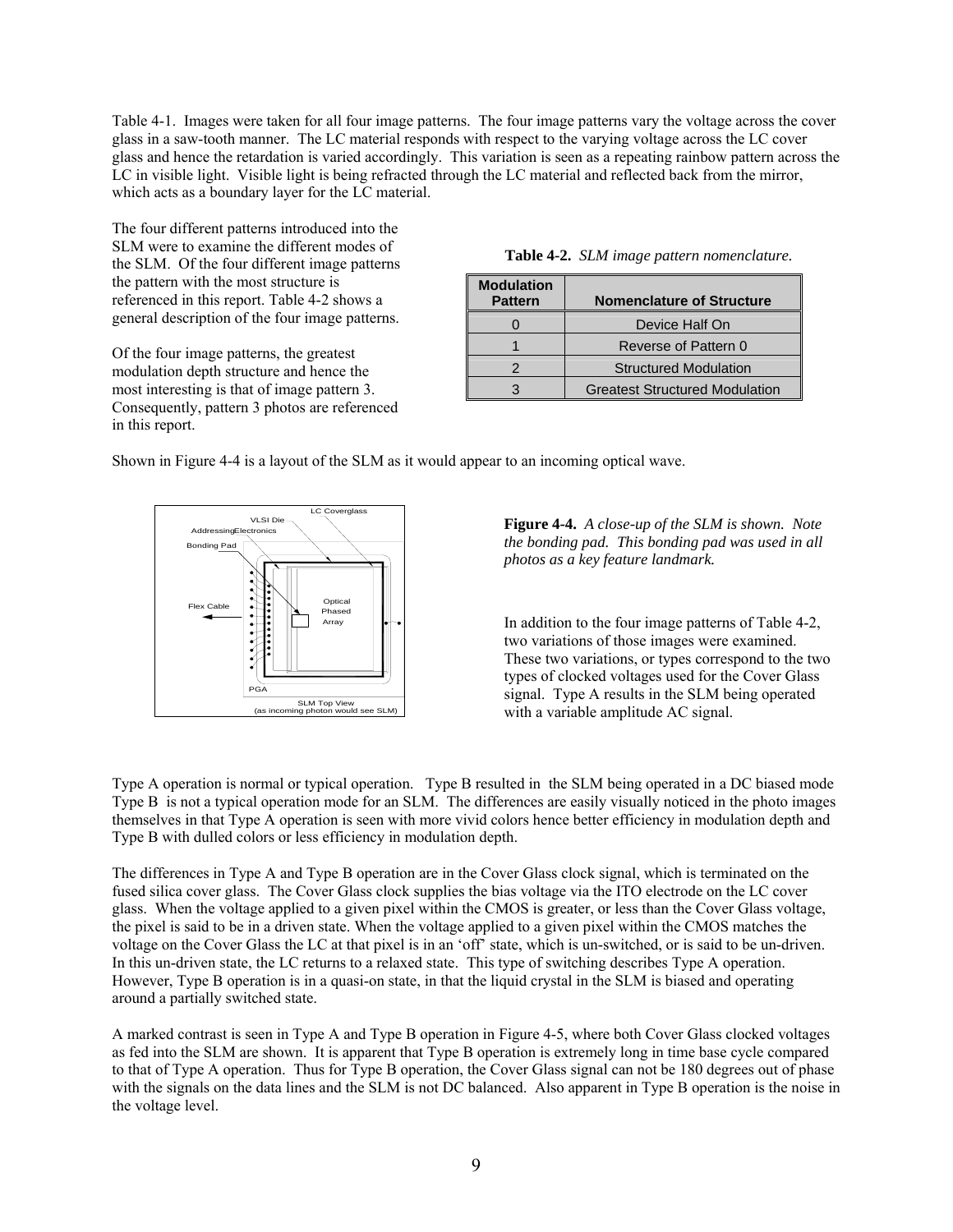

**Figure 4-5***. The Cover Glass signal as input into the SLM is shown in two different cases. Type A operation is representative of typical liquid crystal driving. Type B operation is representative of a quasi--driven state.* 

No visible degradation was seen in the images of any of the addressing patterns for type A operation. Images of pattern 3 are shown in Figure 4-7, corresponding to a few of the test stages of

Table 4-1. What was measured here is the width of the first order blue band. It is seen that the width of this band does not change through irradiation. Hence, the result can be inferred that the modulation depth at zero incidence angle was unaffected by irradiation. It is seen in Figure 4-7 that the appearance of the image is somewhat out of focus. This is due to an error in adjustment of focus in the microscope. The focus error was corrected and is seen in Figure 4-7 on the right. The measurement of width of the first order blue band on the photos is seen to be unaffected by the initial defocus of the image during the test.



**Figure 4-6.** *Type A operation, Pattern 3. Left is the Baseline. Right is the 208k rad(Si) total dose irradiation. Note the yellowed appearance is due to the microscope lamp and not an effect of irradiation.*

Any rotation in the photos is due to the camera mount rotation on the microscope and not the microscope polarizer with respect to the SLM. Type A operation showed no indication of degradation due to irradiation in any of the four modulation patterns. Comparisons of the first order blue show no sign of reduction in width of the band.

However, Type B operation did show degradation that occurred with increasing radiation dose in the form of the disappearance of the first order red line. Type B operation is not typical of liquid crystal device operation. As discussed above, for Type B operation, the device is DC biased and operating in a partially switched mode and not conducive to normal operation. Degradation can be seen for Type B operation in the sample photos, all taken within minutes after irradiation. It is clearly evident that the first order red line is receding with increasing total dose. This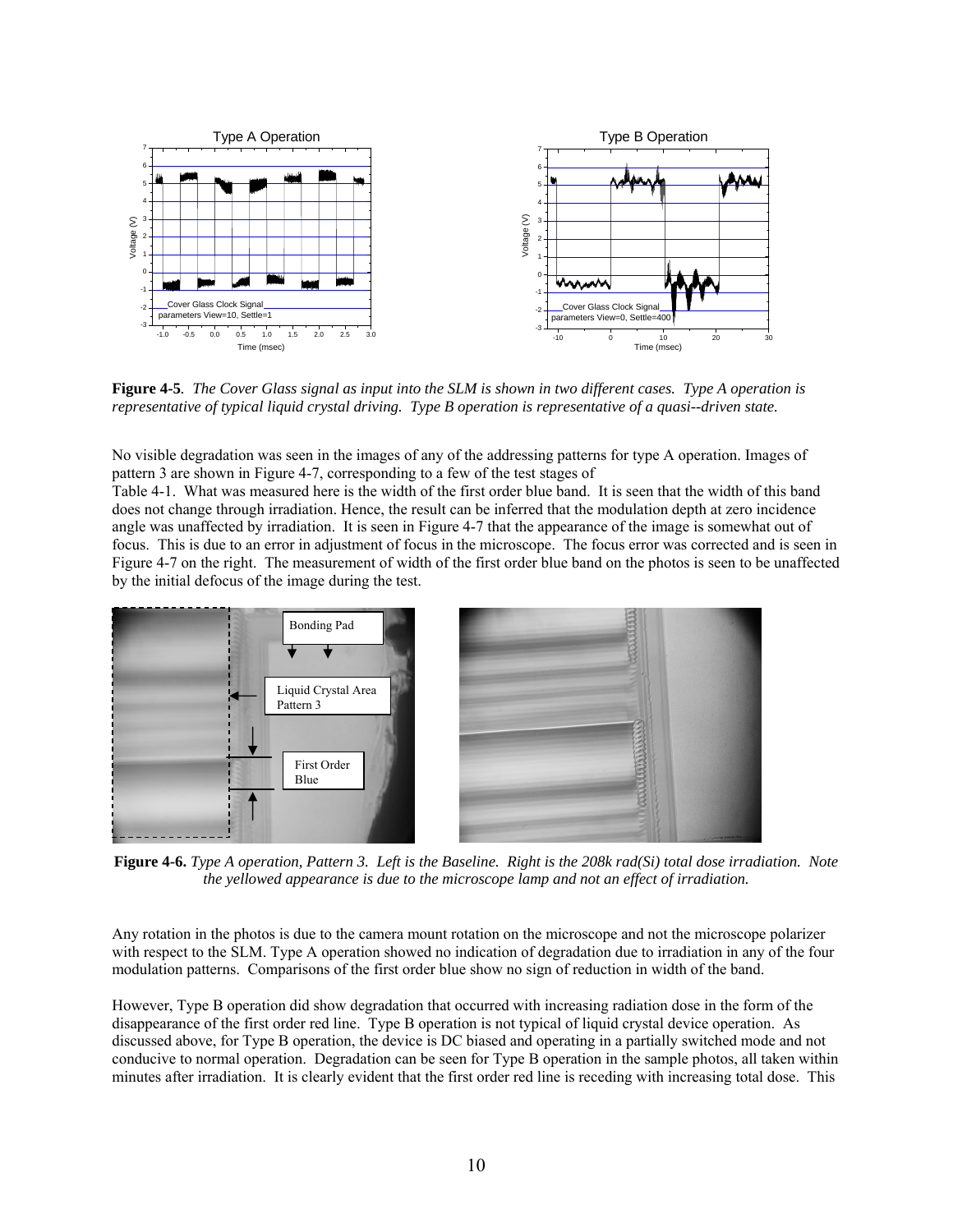observable degradation is first evident at a total dose of 15.7k rad(Si). The first order red line is completely absent at Test Stage 9 of total dose 50k rad(Si).

This apparent degradation in the line width of modulation can be correlated to a degradation of modulation depth of the SLM and hence the performance of the device. However, it is worth remembering here that the SLM in Type B operation is not driving the liquid crystal material as it would normally be driven. The question then becomes why does Type B differ from Type A in terms of susceptibility to total dose irradiation? A hypothesis proposed here is that the DC bias present in Type B operation causes space charge build-up that is further acerbated by the presence of ionizing radiation. This hypothesis was not further examined in this Phase I study.



**Figure 4-7.** *Type B operation, Pattern 3. Left is the Baseline. Right is the 208k rad(Si) total dose irradiation. Note the yellowed appearance is due to the microscope lamp and not an effect of irradiation.*

After irradiation the SLM was held in the biased condition at room temperatures for a period of about 16 days with the same four patterns being introduced to the SLM. During this anneal time the same data was taken as during irradiation. As anneal time increased Type B operation showed the first order red line width recovering. After 402 hours of anneal time the first order red clearly re-emerged.

# **4.3.3 CMOS Current**

Current increase due to irradiation induced charge build up, is a well documented effect of gamma radiation on CMOS devices and was seen to increase with dosing the BNS OPA. The current baseline prior to irradiation was seen to be about 7.8 mA. Since this current was in the mA range this mitigated the associated troubles with any triboelectric effect error in moving of cables in between the Test Stage sequences. Triboelectric effects were present and on the order of µA range, adding to the variance in measurements, but of a minor concern, given the mA range amplitude of the signal.

All four patterns introduced to the SLM had similar CMOS input current responses and varied between patterns in the tenths of mA. A threshold of observable current increase started at 15.7 krad(Si) (shown in Figure 4-11), which is the same threshold for Type B operation of the SLM corresponding to the first order red degradation.

Figure 4-, and Figure 4-8 demonstrate, that the current first increases to a peak of 19.1 mA at 111k rad(Si), then with increasing dose drops to 17.9 mA at 208k rad(Si). The current increase in the CMOS was discussed in Section 4.2 and is likely due to the trapped charge buildup in oxide layers. However, this does not explain the decrease in current with increased absorbed dose. It is hypothesized here that another damage mechanism is dominating within the CMOS, which limits its current draw. It is possible that a new current leakage path within the CMOS was formed and is allowing charge buildup to migrate out of the oxide layers. Further investigation of this damage mechanism is warranted, but was not in the scope of this initial investigation.

Six sigma variance in current measurements showed about a 2% deviation from the measured values and hence were not plotted in

Figure 4-, and Figure 4-8.